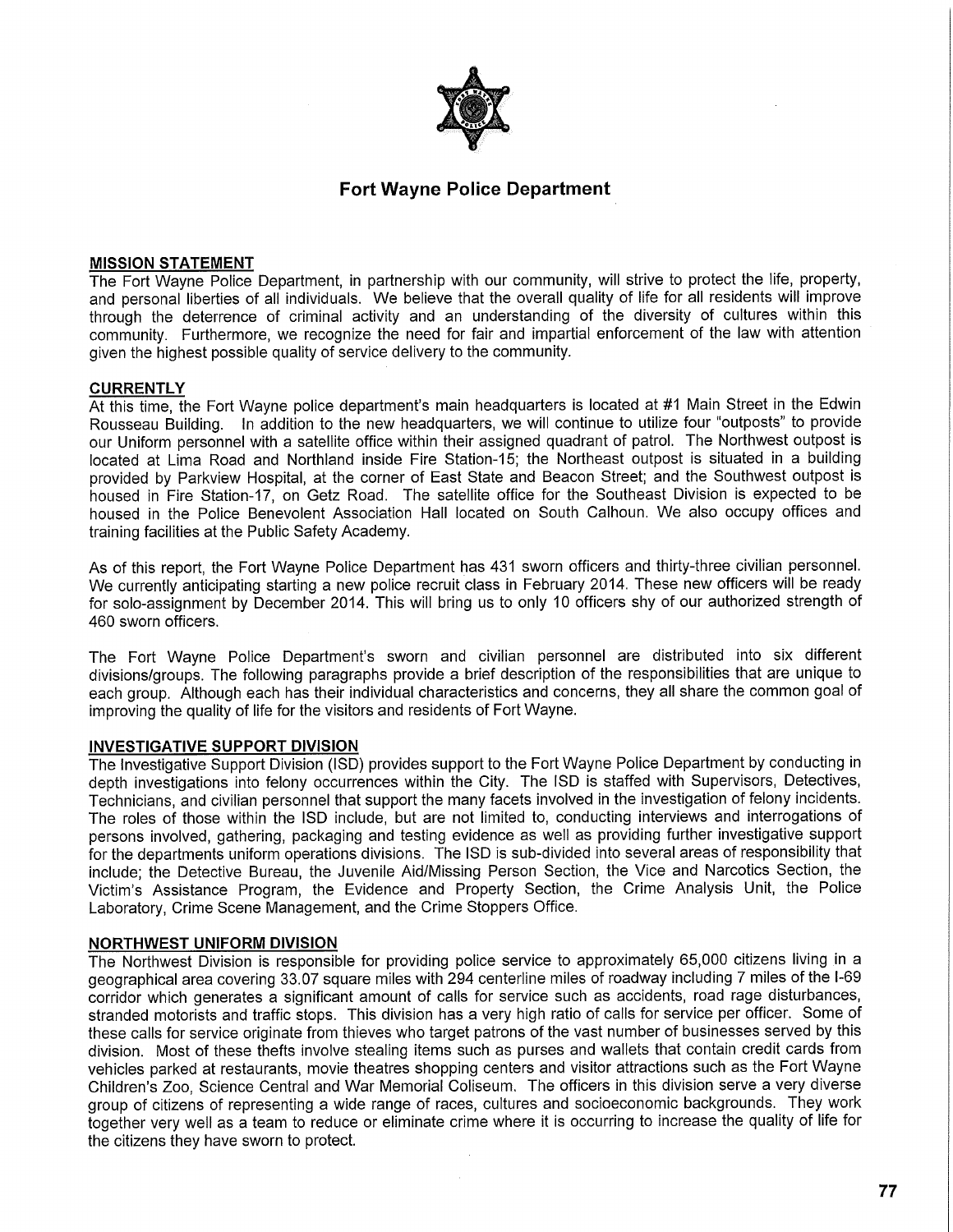# **NORTHEAST UNIFORM DIVISION**

The officers assigned to the Northeast Division patrol approximately twenty six square miles and provided service to approximately 76,000 residents. The Northeast quadrant has increased its retail development in the Georgetown Business District, along with the opening of the Maplecrest Road Bridge Extension. Although, crime has been traditionally low in the Northeast Division, changes in the population and demographics have resulted in an increase of criminal activity in certain neighborhoods and apartment complexes. A focus has been placed in the areas of thefts from vehicles and residential burglaries. The Division command staff has presented the residents within the quadrant various crime prevention techniques at several neighborhood meetings and to the general public in the form of public service announcements. The Northeast quadrant continues to have the lowest Uniform Crime Report Statistics in the city of Fort Wayne.

# **SOUTHWEST UNIFORM DIVISION**

The Southwest Division serves a population of over 63,000 people within its thirty-five square miles. The Southwest Quadrant serves citizens from the Historic West-Central Neighborhood, south to the Fort Wayne International Airport and from the Calhoun corridor, west to Aboite Township. Within in the Southwest Division are the St. Joseph Medical Center, Lutheran Hospital, and the Jefferson Point Mall, which collectively bring many non-residents into those commercial areas. The Officers, Supervisors, and Command Staff of the Southwest Division are committed to working with the Southwest area partnerships, Lutheran and St. Joseph Security Staff, as well as the Fort Wayne International Airport Police to prevent and solve crime in the Southwest Quadrant. In 2013 the Hispanic Liaison program was placed under the Southwest Divisions responsibility. The Southwest area has seen a significant growth in its multi cultural communities. The Hispanic Liaison program has grown to accommodate not only the Hispanic community but the emerging communities as well. Also added in 2013 for the Southwest division is the Fort Wayne Police Reserve program. This program oversees the civilian officers who donate their time to the city for such events as the 3 Rivers Festival, Fort for Fitness, and the Johnny Appleseed Festival. The Southwest Command Staff Changed in 2013, added were Deputy Chief Steve Haffner, the former Captain of the quadrant and Captain Derrick Westfield a former Sergeant from the Northwest Division and member of the Emergency Services Team.

# **SOUTHEAST UNIFORM DIVISION**

The officers assigned to the Southeast Division provided service to a diverse community of approximately of 53,000 residents within its 16.5 square miles. The Southeast quadrant encompasses all areas of the city that lie south of the Maumee River and east of Calhoun Street. In 2009 some of the Downtown entertainment venues were moved from the Southwest quadrant to the Southeast responsibility. This was done to provide increase continuity of information, service and patrol strategies. Although, the population and the square miles patrolled by the Southeast Division are smaller than the other quadrants the calls for service within the Southeast Division remain the highest of all four quadrants.

# **CHIEF'S STAFF AND ADMINISTRATIVE SUPPORT**

The Chief's administrative staff consists of sworn and civilian personnel who assist with the human resource and business issues inherent to an organization that employs approximately five hundred people.

The various groups that are part of the Chief's administrative staff include the Academy personnel; the School Child Safety and School Resource Officer programs; the Hispanic Liaison program; Management Officer; Fiscal Affairs; Grants and Research; the Neighborhood Response Team; the Office of Professional Standards/Internal Affairs; the Information Systems and Technology Unit, and the Public Information Officer.

The civilian director of **Animal Control** reports directly to the Chief of Police. In addition the Chief of Police is a member of the combined Fort Wayne/Allen county Communication board. These two groups are responsible for a combined total of approximately 130 additional employees. The Chief also serves as a co-director of Public Safety, with the Fire Chief.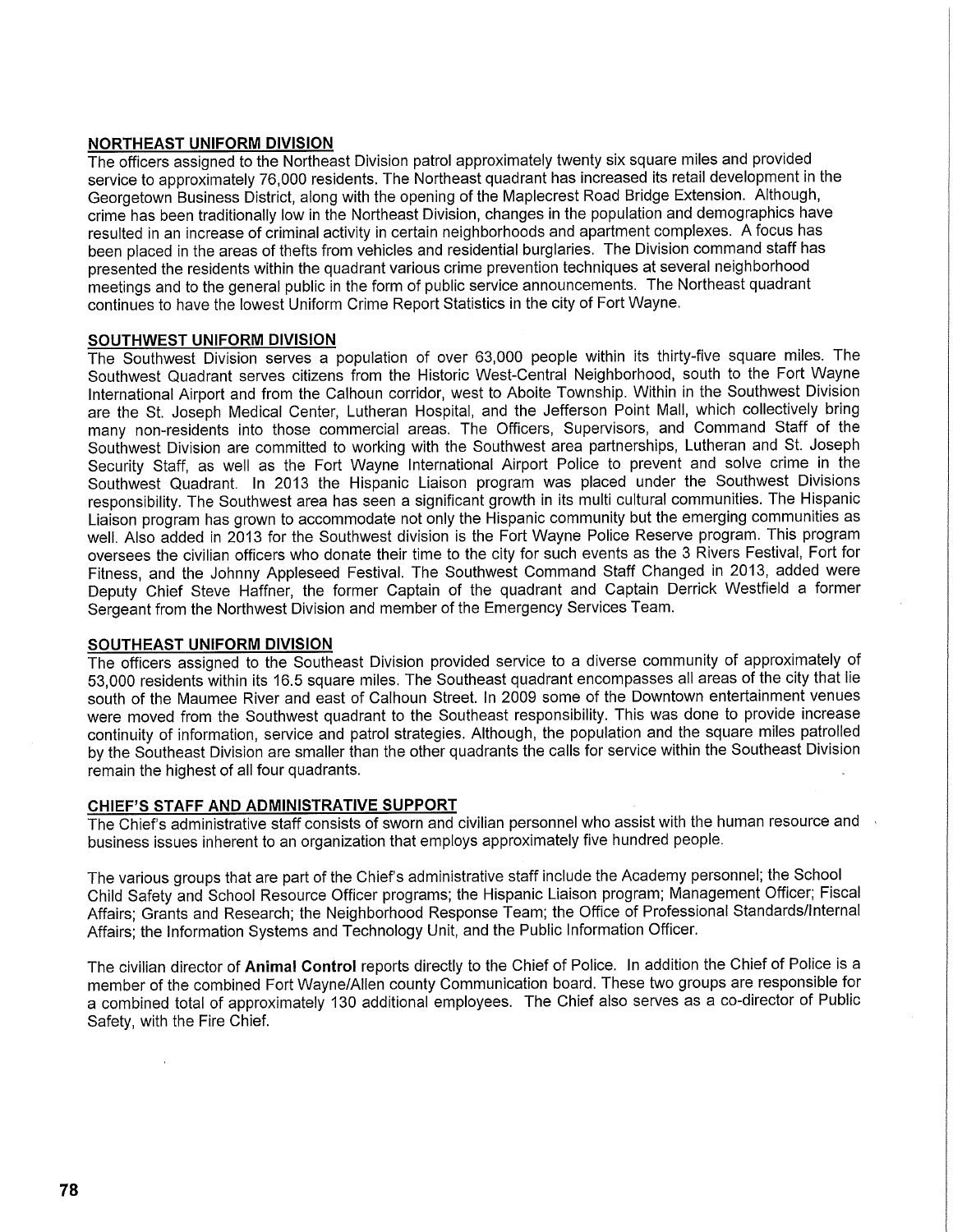# **2014 GOALS**

For the year 2013, the Police Department will finally realize the full implementation of the previously granted E-**Ticketing program.** In 2013 there was a complete upgrade to the **AFIS** system to include **MFID** (Mobile Fingerprint Identification Devices) which have been installed in FWPD, ACPD, IPFW, and NHPD squad cars. Also in 2013 we added two squad cars equipped with ALPRS (Automatic License Plate Recognition Systems) This ALPRS system is capable of recognizing, identifying and running license plates against a number of data bases faster and more efficiently than a dozen officers could run manually. In 2013 and 2014 we will be evaluating new technologies such as facial recognition systems, video enhancement systems, computer forensic software, and Archangel to name a few. These technologies will improve our officer's capabilities and subsequently protect the integrity of information and identifications.

As always, we will continue to monitor and respond to the ever-changing public safety and quality-of-life issues throughout the city. We will provide our employees with a variety of training opportunities that will maintain their various technical certifications and increase our overall ability to meet the community's expectations on a daily basis. We will continue to educate the public about criminal activity within their neighborhoods and provide ongoing assistant on how they can reduce their chance of being victimized.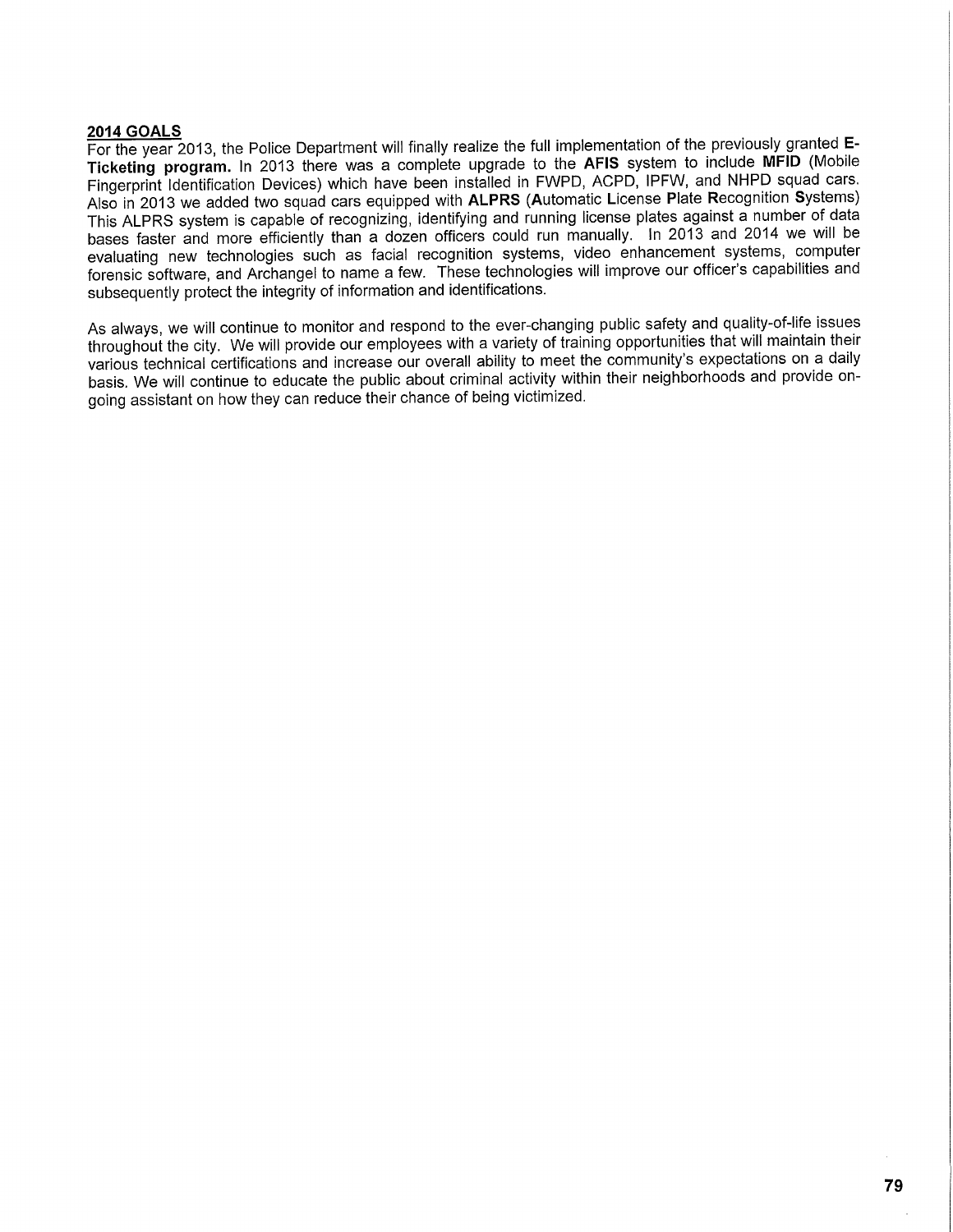|                                     | 2012<br><b>ACTUAL</b> | 2013 ACTUAL<br>THRU<br>30-Jun-2013 | <b>2013 REVISED</b><br><b>BUDGET</b> | 2014<br><b>SUBMITTED</b> | \$ INCREASE<br>(DECREASE)<br><b>FROM 2013</b><br><b>REVISED</b> | % CHANGE<br><b>FROM 2013</b><br><b>REV TO 2014</b> |
|-------------------------------------|-----------------------|------------------------------------|--------------------------------------|--------------------------|-----------------------------------------------------------------|----------------------------------------------------|
| 5111 TOTAL WAGES                    | 30,995,411            |                                    | 30,205,463                           | 26,671,226               | (3,534,237)                                                     | $-11.70%$                                          |
| 5131 PERF - EMPLOYERS SHARE         | 295,897               |                                    | 297,474                              | 346,596                  | 49,122                                                          |                                                    |
| 5132 FICA                           | 578,535               |                                    | 658,543                              | 670,025                  | 11,482                                                          |                                                    |
| 5133 SAFETY OFFICERS PENS-EMPLYR SH | 5,647,589             |                                    | 5,456,077                            | 5,822,457                | 366,380                                                         |                                                    |
| 5134 LIFE MEDICAL & HEALTH INSURAN  | 6,261,080             |                                    | 6,222,144                            | 6,115,940                | (106, 204)                                                      |                                                    |
| 5135 EMPLOYEE MEDICAL EXPENSES      | 5,406                 |                                    | 5,000                                | 5,000                    |                                                                 |                                                    |
| 5136 UNEMPLOYMENT COMPENSATION      | 30,414                |                                    | 30,889                               | 32,170                   | 1,281                                                           |                                                    |
| 5137 WORKERS COMP INSURANCE         | 30,834                |                                    | 19,485                               | 19,328                   | (157)                                                           |                                                    |
| 5138 CLOTHING ALLOWANCE             | 564,661               |                                    | 575,600                              | 563,600                  | (12,000)                                                        |                                                    |
| 513A PERF - EMPLOYEES/PD BY CITY    | 89,752                |                                    | 89,242                               | 92,836                   | 3,594                                                           |                                                    |
| 513B OFFICERS BONUS                 | 126,435               |                                    | 138,840                              | 218,092                  | 79,252                                                          |                                                    |
| 513D DENTAL REIMBURSEMENT           | 42,310                |                                    | 43,200                               | 52,802                   | 9,602                                                           |                                                    |
| 513H HURT ON DUTY                   | 254,183               |                                    | 234,800                              | 234,800                  |                                                                 |                                                    |
| 513R RETIREES HEALTH INSURANCE      | 833,400               |                                    | 1,333,400                            | 1,345,200                | 11,800                                                          |                                                    |
| 5161 WAGE SETTLEMENT/SEVERANCE PAY  | 5,137                 |                                    |                                      |                          |                                                                 |                                                    |
| Total 5100                          | \$45,761,044          | \$22,887,770                       | \$45,310,157                         | \$42,190,072             | (\$3,120,085)                                                   | $-6.89%$                                           |
| 5213 COMPUTER SUPPLIES              | 2,572                 |                                    | 8,840                                | 9,340                    | 500                                                             |                                                    |
| 5219 OTHER OFFICE SUPPLIES          | 49,669                |                                    | 62,700                               | 64,700                   | 2,000                                                           |                                                    |
| 5231 GASOLINE                       | 1,597,963             |                                    | 1,494,066                            | 1,509,184                | 15,118                                                          |                                                    |
| 5232 DIESEL FUEL / FUEL OIL         | 2,527                 |                                    | 2,350                                | 1,873                    | (477)                                                           |                                                    |
| 5235 PROPANE FUEL                   | 1,643                 |                                    |                                      | 6,000                    | 6,000                                                           |                                                    |
| 5242 ANIMAL SUPPLIES                | 3,973                 |                                    | 6,455                                | 12,971                   | 6,516                                                           |                                                    |
| 5244 LABORATORY SUPPLIES            | 7,550                 |                                    | 10,000                               | 14,500                   | 4,500                                                           |                                                    |
| 5246 HOUSEHOLD & CLEANING SUPPLIES  | 4,580                 |                                    | 4,420                                | 4,920                    | 500                                                             |                                                    |
| 5249 SPECIAL POLICE SUPPLIES        | 17,521                |                                    | 19,288                               | 20,000                   | 712                                                             |                                                    |
| 5261 BLDG REPAIR & MAINT MATERIALS  | 909                   |                                    | 1,000                                | 1,000                    |                                                                 |                                                    |
| 5263 OTHER EQUIPMENT REPAIR PARTS   | 45,905                |                                    | 55,500                               | 55,500                   |                                                                 |                                                    |
| 5291 SMALL TOOLS                    |                       |                                    | 1,500                                | 1,500                    |                                                                 |                                                    |
| 5299 OTHER MATERIALS & SUPPLIES     | 145,940               |                                    | 209,148                              | 468,800                  | 259,652                                                         |                                                    |
| 529C BUNKER GEAR/UNIFORMS           | 5,437                 |                                    | 10,600                               | 69,725                   | 59,125                                                          |                                                    |
| 529V PROTECTIVE VEST                | 86,203                |                                    | 57,481                               | 24,255                   | (33, 226)                                                       |                                                    |
| <b>Total 5200</b>                   | \$1,972,390           | \$930,879                          | \$1,943,348                          | \$2,264,268              | \$320,921                                                       | 16.51%                                             |
| 5319 VETERINARY SERVICES            | 4,060                 |                                    | 4,980                                | 7,128                    | 2,148                                                           |                                                    |
| 531E RANDOM DRUG TESTS              | 6,782                 |                                    | 6,000                                | 6,000                    |                                                                 |                                                    |
| 5322 POSTAGE                        | 8,810                 |                                    | 10,620                               | 10,980                   | 360                                                             |                                                    |
| 5323 TELEPHONE & TELEGRAPH          | 30                    |                                    |                                      |                          |                                                                 |                                                    |
| 532C CELL PHONE                     | 9,848                 |                                    | 10,371                               | 9,120                    | (1,251)                                                         |                                                    |
| 532V VERIZON AIR CARDS              | 130,022               |                                    | 134,904                              | 134,904                  |                                                                 |                                                    |
| 5331 PRINTING OTHER THAN OFFC SUPPL | 8,025                 |                                    | 11,300                               | 9,520                    | (1,780)                                                         |                                                    |
| 5332 PUBLIC OF LEGAL NOTICES/ADVTER | 39                    |                                    | 35                                   | 70                       | 35                                                              |                                                    |
| 5342 LIABILITY INSURANCE            | 1,057,926             |                                    | 1,164,886                            | 871,695                  | (293, 191)                                                      |                                                    |
| 5348 POLICE PROFFESSIONAL CLAIMS    | 180,000               |                                    | 180,000                              | 180,000                  |                                                                 |                                                    |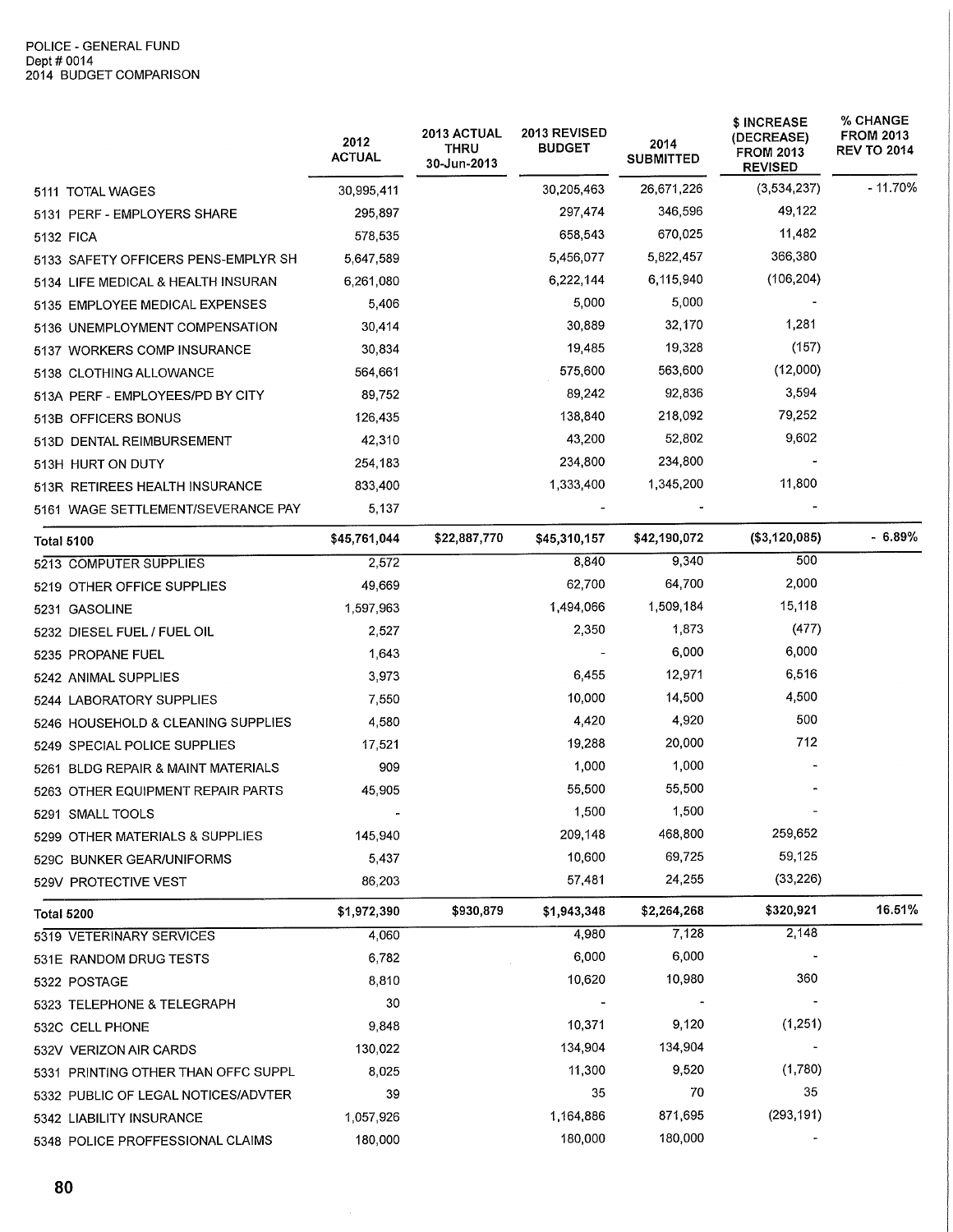#### POLICE - GENERAL FUND Dept #0014 2014 BUDGET COMPARISON

|                                     | 2012<br><b>ACTUAL</b> | <b>2013 ACTUAL</b><br>THRU<br>30-Jun-2013 | 2013 REVISED<br><b>BUDGET</b> | 2014<br><b>SUBMITTED</b> | \$ INCREASE<br>(DECREASE)<br><b>FROM 2013</b><br><b>REVISED</b> | % CHANGE<br><b>FROM 2013</b><br><b>REV TO 2014</b> |
|-------------------------------------|-----------------------|-------------------------------------------|-------------------------------|--------------------------|-----------------------------------------------------------------|----------------------------------------------------|
| 5351 ELECTRICITY                    | 57,255                |                                           | 14,800                        | 12,435                   | (2,365)                                                         |                                                    |
| 5352 NATURAL GAS                    | 38,682                |                                           | 9,635                         | 11,095                   | 1,460                                                           |                                                    |
| <b>5353 WATER</b>                   | 19,188                |                                           | 1,200                         | 960                      | (240)                                                           |                                                    |
| 5354 SEWAGE                         | 431                   |                                           |                               |                          |                                                                 |                                                    |
| 5361 CONTRACTED BLDG & STRUCT REPAI | 10,819                |                                           | 1,100                         | 1,200                    | 100                                                             |                                                    |
| 5363 CONTRACTED OTHER EQUIPMT REPAI | 12,403                |                                           | 16,700                        | 16,700                   |                                                                 |                                                    |
| 5365 JANITORIAL & LAUNDRY SERVICE   | 23,424                |                                           | 10,693                        | 15,612                   | 4,919                                                           |                                                    |
| 5367 MAINT. AGREEMENT - SOFTWARE    | 125,535               |                                           | 140,975                       | 188,812                  | 47,837                                                          |                                                    |
| 5369 CONTRACTED SERVICE             | 589,532               |                                           | 244,326                       | 181,360                  | (62,966)                                                        |                                                    |
| 536A MAINT, AGREEMENT - HARDWARE    | 6.293                 |                                           | 18,075                        | 18,075                   |                                                                 |                                                    |
| 536N GARAGE CONTRACT - NONTARGET    | 219,432               |                                           | 186,709                       | 180,974                  | (5, 735)                                                        |                                                    |
| 536T GARAGE CONTRACT - TARGET       | 1,125,813             |                                           | 1,113,813                     | 944,017                  | (169, 796)                                                      |                                                    |
| 5371 BUILDING RENTAL                | 77,169                |                                           | 368,580                       | 361,698                  | (6, 882)                                                        |                                                    |
| 5374 OTHER EQUIPMENT RENTAL         | 4,211                 |                                           | 2,796                         | 2,796                    |                                                                 |                                                    |
| 5377 CC BUILDING PARKING            | 88,542                |                                           | 89,456                        | 86,108                   | (3, 348)                                                        |                                                    |
| 5391 SUBSCRIPTIONS AND DUES         | 10,796                |                                           | 9,420                         | 9,420                    |                                                                 |                                                    |
| 5396 INVESTIGATIONS                 | 74,727                |                                           | 79,000                        | 79,000                   |                                                                 |                                                    |
| 5399 OTHER SERVICES AND CHARGES     | 1.047                 |                                           | 1,200                         | 1,200                    |                                                                 |                                                    |
| 539A OPERATING TRANSFER OUT         | 150,000               |                                           | 10,000                        | 10,000                   |                                                                 |                                                    |
| 539B MASTER LEASE                   | 2,994,888             |                                           | 3,574,688                     | 3,571,433                | (3,255)                                                         |                                                    |
| <b>Total 5300</b>                   | \$7,035,729           | \$3,911,409                               | \$7,416,262                   | \$6,922,312              | (\$493,950)                                                     | $-6.66%$                                           |
| 5443 PURCHASE OF OFFICE EQUIPMENT   | 2,091                 |                                           |                               |                          |                                                                 |                                                    |
| 5444 PURCHASE OF OTHER EQUIPMENT    | 60,158                |                                           | 202,395                       | 95,500                   | (106, 895)                                                      |                                                    |
| 5445 PURCHASE OF COMPUTER EQUIP     |                       |                                           | 73,255                        |                          | (73, 255)                                                       |                                                    |
| Total 5400                          | \$62,249              | \$126,045                                 | \$275,650                     | \$95,500                 | $($ \$180,150)                                                  | $-65.35%$                                          |
| Total                               | \$54,831,413          | \$27,856,102                              | \$54,945,417                  | \$51,472,152             | (\$3,473,265)                                                   | $-6.32%$                                           |

 $\mathcal{A}^{\mathcal{A}}$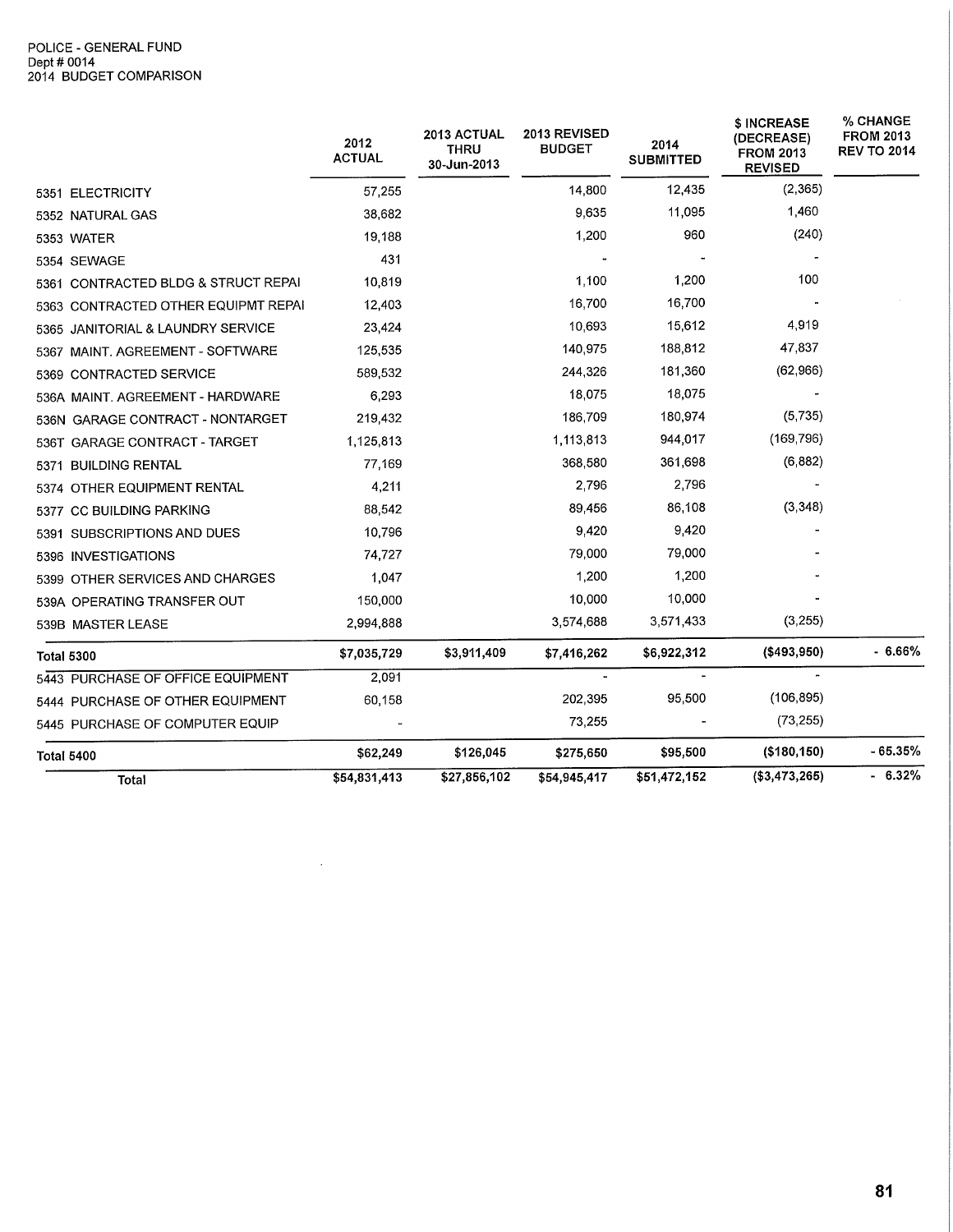#### POLICE - PUBLIC SAFETY LOIT FUND Dept #0014 2014 BUDGET COMPARISON

|                   | 2012<br><b>ACTUAL</b> | 2013 ACTUAL<br><b>THRU</b><br>30-Jun-2013 | <b>2013 REVISED</b><br><b>BUDGET</b> | 2014<br><b>SUBMITTED</b> | \$ INCREASE<br>(DECREASE)<br><b>FROM 2013</b><br><b>REVISED</b> | % CHANGE<br><b>FROM 2013</b><br><b>REV TO 2014</b> |
|-------------------|-----------------------|-------------------------------------------|--------------------------------------|--------------------------|-----------------------------------------------------------------|----------------------------------------------------|
| 5111 TOTAL WAGES  | $\sim$                |                                           | $\tilde{\phantom{a}}$                | 4,729,415                | 4,729,415                                                       |                                                    |
| <b>Total 5100</b> | - S                   | \$-                                       | \$-                                  | \$4,729,415              | \$4,729,415                                                     |                                                    |
| Total             | \$-                   | S-                                        | \$-                                  | \$4,729,415              | \$4,729,415                                                     |                                                    |

 $\hat{J}$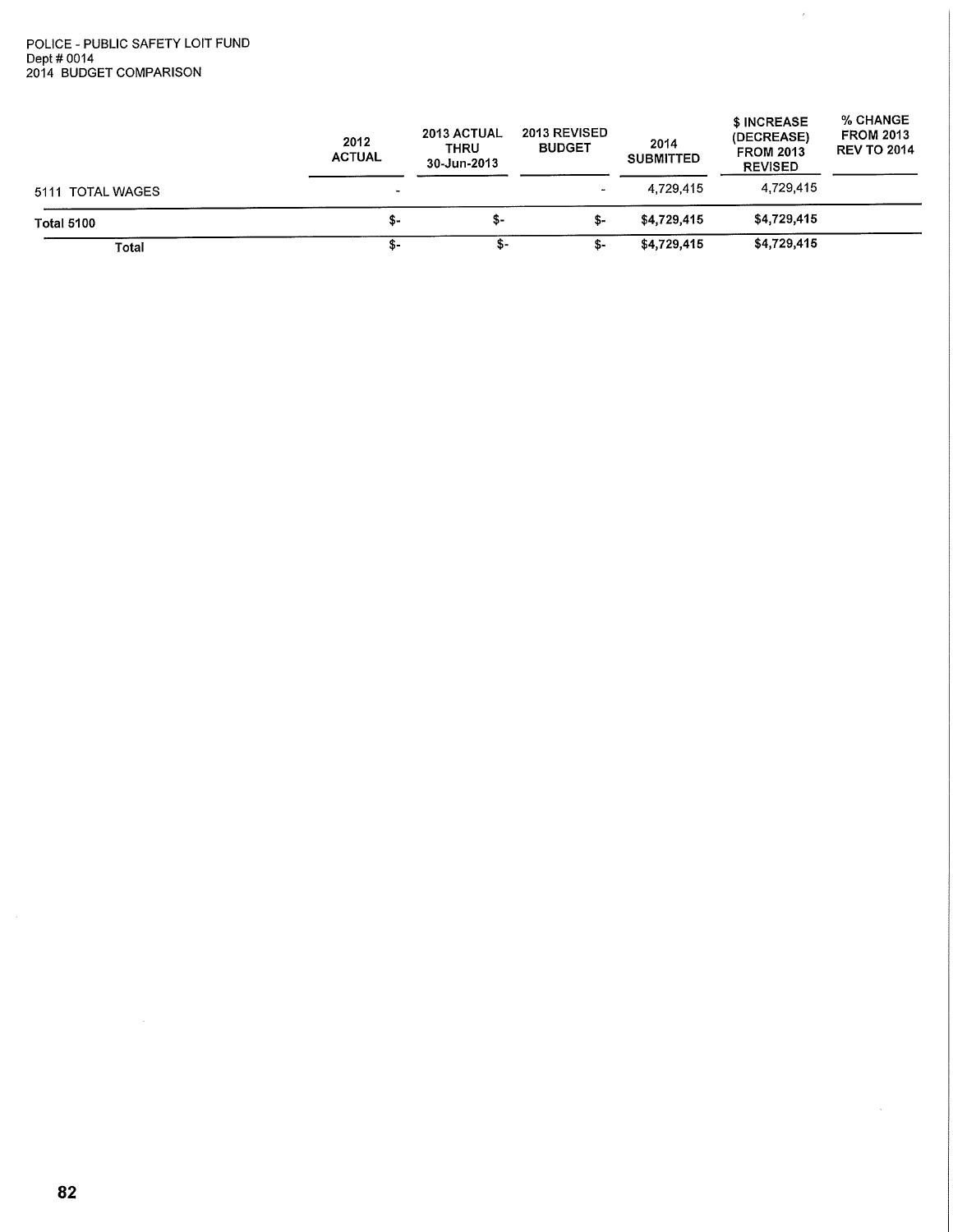$\sim$   $\sim$ 

|                            | 2012<br><b>ACTUAL</b> | 2013 ACTUAL<br><b>THRU</b><br>30-Jun-2013 | 2013 REVISED<br><b>BUDGET</b> | 2014<br><b>SUBMITTED</b> | \$ INCREASE<br>(DECREASE)<br><b>FROM 2013</b><br><b>REVISED</b> | % CHANGE<br><b>FROM 2013</b><br><b>REV TO 2014</b> |
|----------------------------|-----------------------|-------------------------------------------|-------------------------------|--------------------------|-----------------------------------------------------------------|----------------------------------------------------|
| <b>TOTAL WAGES</b><br>5111 | 2,500                 |                                           | 4,500                         | 5,000                    | 500                                                             | 11.11%                                             |
| <b>Total 5100</b>          | \$2,500               | \$2,075                                   | \$4,500                       | \$5,000                  | \$500                                                           | 11.11%                                             |
| <b>Total 5200</b>          | \$-                   | \$-                                       | \$-                           | \$-                      | \$-                                                             |                                                    |
| 5314 CONSULTANT SERVICES   | -                     |                                           | 18,000                        | ٠                        | (18,000)                                                        |                                                    |
| 5322 POSTAGE               | -                     |                                           | 200                           | $\overline{\phantom{a}}$ | (200)                                                           |                                                    |
| <b>Total 5300</b>          | \$-                   | \$7,100                                   | \$18,200                      | \$-                      | (\$18,200)                                                      | $-100.00\%$                                        |
| Total                      | \$2,500               | \$9,175                                   | \$22,700                      | \$5,000                  | (\$17,700)                                                      | $-77.97%$                                          |

 $\sim 30\%$ 

 $\sim$ 

 $\sim$